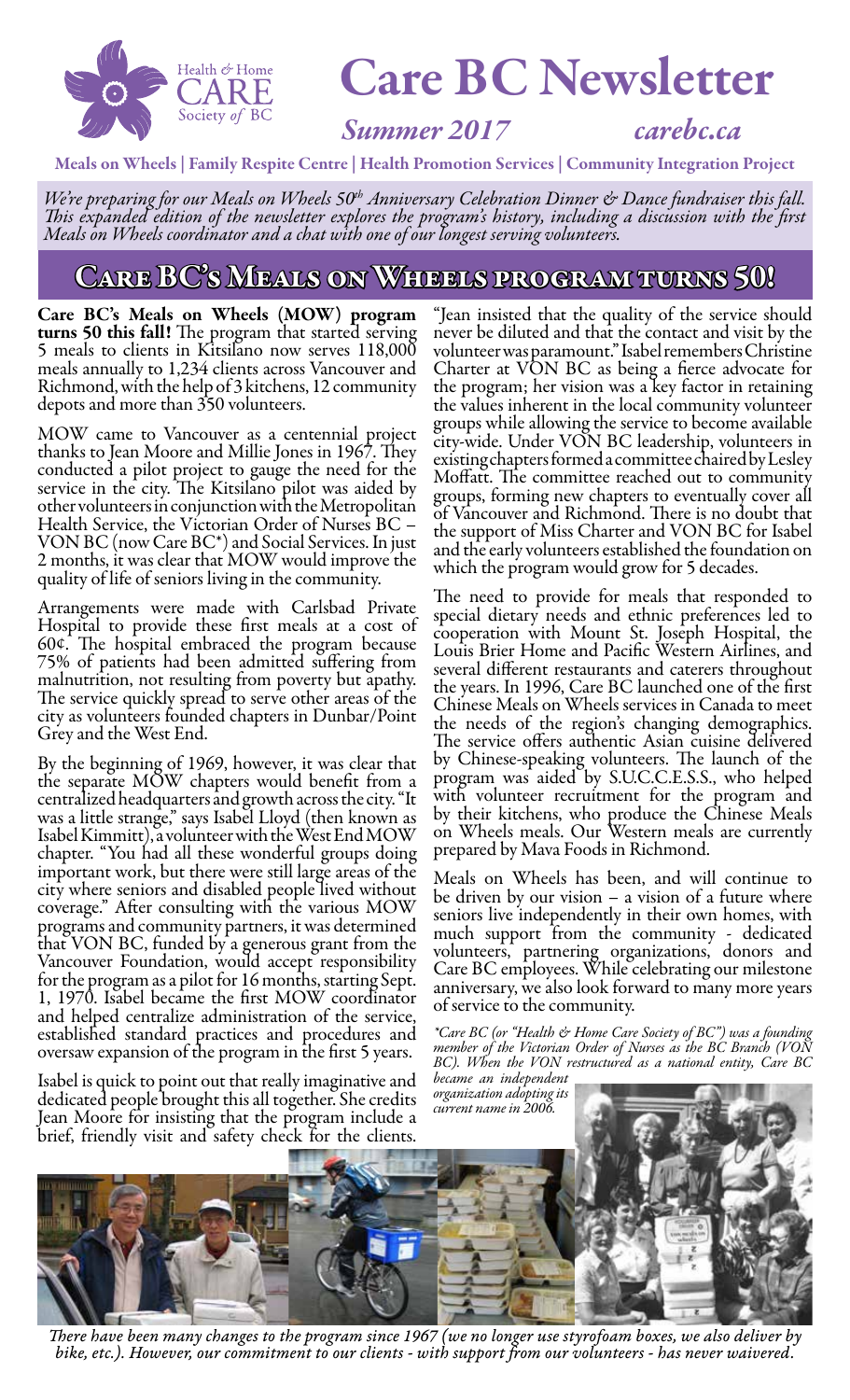## CHRIS - "WHEEL MAN" VOLUNTEER FOR 47 YEARS!

Chris Croner is one of Care BC's longest serving Meals on Wheels (MOW) volunteers, having delivered meals for 47 years. He started just 3 years after the program launched in Vancouver, and has maintained his commitment despite a very hectic schedule operating his certified organic blueberry farm. In addition to growing and harvesting the berries, he delivers them from Whistler to Burnaby to bakeries between midnight and 6 am.

Chris has continued his regular Wednesday Downtown Eastside route throughout his extremely varied and accomplished career. In the 60s he worked as a "wheel man" (helping arrange transportation, gear and general coordination) for music legends such as Jimi Hendrix, Frank Zappa, Mike Bloomfield, Richard Brautigan and Buddy Miles. Yet, he still managed to be a "wheel man" for MOW. "I had the meals I was delivering in one hand," Chris says, "and my young son under my other arm."



*Chris and Jacquie Gallivan, Volunteer Program Manager, this Spring.*

He first started volunteering with the program in the basement of the First

United Church on Hastings Street. At the time, Day Captains used little red cards with information about each client (their name, any possible medical ailments, etc.). After delivering each meal, Chris would indicate on the card how the client was doing. The Day Captain would review each of the cards at the end of the route and make note of any client who required more attention. Little red cards aren't required now because many volunteers have cell phones and will alert our office if any client is in distress, but the reason for the program remains the same.

"It's about the people – the clients," Chris says. When asked about his decades of service, Chris said "I made a commitment and have stuck with it; I don't continue my volunteering for the glory." Chris admits that you do have to like what you do as a volunteer, but he feels he has found his niche with the MOW program. Chris' upbringing also influences his volunteer commitment; he learned from a young age that



*In 2015 Chris received a gift of appreciation for 45 years of service presented by The Honourable Judith Guichon Lieutenant Governor of British Columbia.*

"if it's in you to give back, you give back to the community. We all have a part in building the communities we live in." His son (who accompanied Chris on his routes as a young boy) now lives in Las Vegas and volunteers his time at the local soup kitchen.

Chris' 47-year commitment is inspiring, but he is also inspired by our other volunteers. He currently works with another volunteer, Peter, on his downtown route. Peter got involved with MOW as a client after falling ill – he received meals while convalescing. The quality of the food and the service convinced Peter to begin volunteering MOW when he recovered. Knowing that someone like Peter had benefitted so well from the program is very rewarding to Chris.

Chris has no plans to slow down – he believes that "if you rest, you rust." We thank Chris for his amazing loyalty since 1970! If you are interested in learning more about volunteer opportunities with Meals on Wheels and our other charitable programs, please visit www.carebc.ca/volunteering.



Join us for our 118<sup>th</sup> Annual General Meeting on Tues. June 27<sup>th</sup>, 3:45-5:30 pm at the Family Respite Centre,  $2711$  East  $49<sup>th</sup>$  Avenue, Vancouver. We'll share updates from the previous year and distribute our Annual Report. Contact Sheila (604-733-6614 or cannons@carebc.ca) to attend.

### Kudos to Our Macaulay Club

*Thank you to the following organizations who joined our Macaulay Club between January 18, 2017 and May 11, 2017 by making a donation of \$500 or more to our charitable programs.*

- Army, Navy & Airforce Veterans John Murray McEwen Fund in Canada, Unit #284
- The Tong and Geraldine Louie Family Foundation

*We also thank our individual donors, program partners (Fair Haven United Church Homes Society, the Vancouver Foundation, St. George's Place Society, Vancouver Coastal Health), and acknowledge the financial assistance of the Province of British Columbia.*

If you or your company would like to support our charitable programs, call 604-733-6614 or visit www.carebc.ca/donate. Charitable Tax No. 13082-8791-RR0001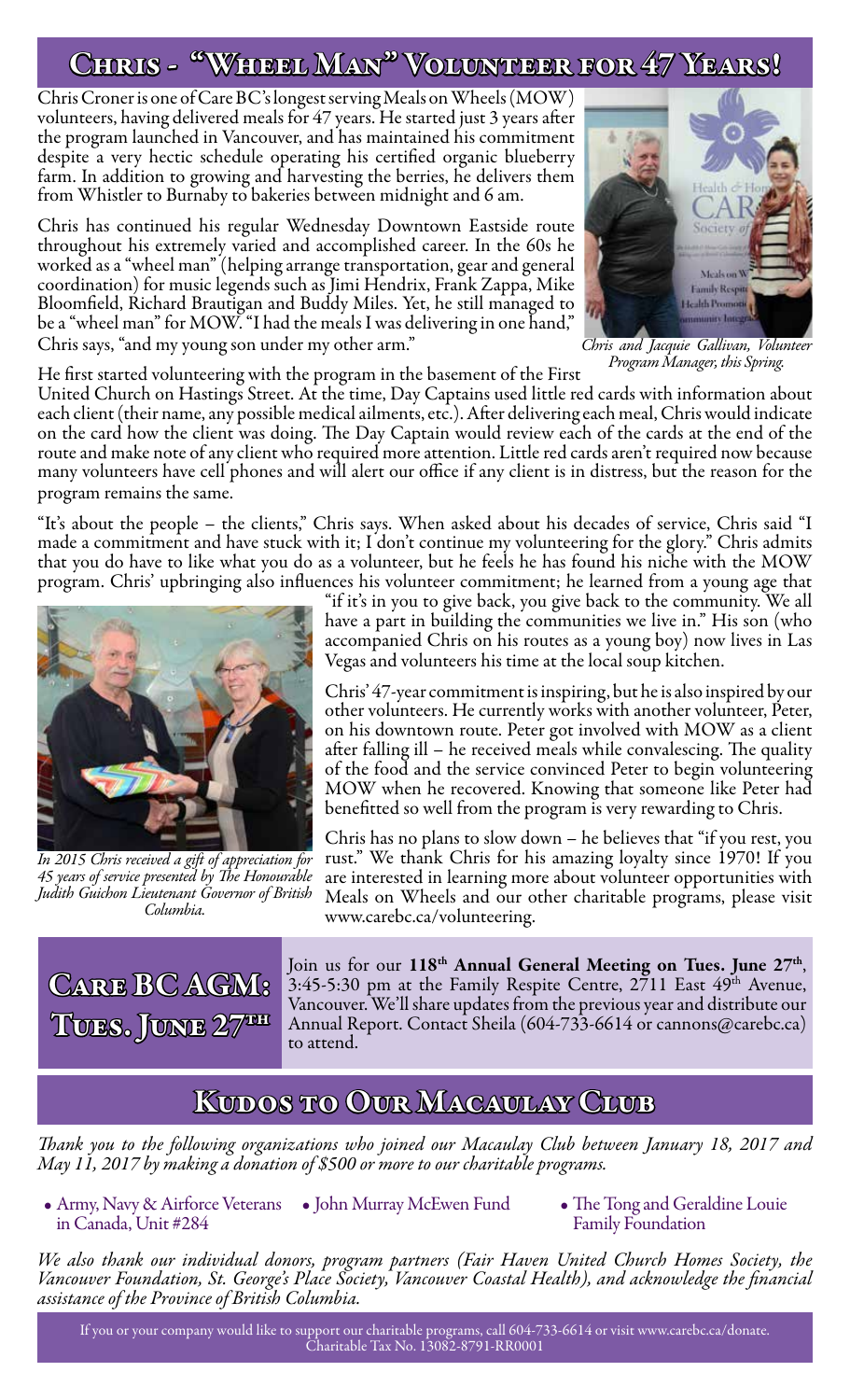### Thank You Volunteers!

During National Volunteer Week, Care BC recognized our network of over 350 volunteers who make our charitable programs possible. The Honourable Judith Guichon Lieutenant Governor of British Columbia attended the event, presenting our long service volunteers with anniversary recognition pins for 30, 25, 20, 15, 10 or 5 years of service. Visit our website for more photos from the event (www.carebc.ca/events), held at our Family Respite Centre (FRC).







*The Honourable Judith Guichon Lieutenant Governor of British Columbia arrives at the FRC with Inge Schamborzki (Care BC Executive Director, left) and Tom Chambers (Board of Directors President, right).*

*David Kimpton receives a recognition pin for 30 years of service to Care BC.*

*Volunteers who received pins for 15 years of service (front row, l-r) Beth Young, Elisa Wong, Margaret Mathers and Pat Harrold with Her Honour (centre), Inge Schamborzki and Tom Chambers.*



*Many of our Chinese Meals on Wheels volunteers, with Care BC Staff members. Photos by MITS NAGA PHOTOGRAPHY*



*Staff members who received recognition pins - Kam Dhaliwal (left) and Kim Zayshley (right) with Her Honour and Sally Zakaib - FRC Nurse Manager.*

### JOIN OUR MOW 50TH ANNIVERSARY CELEBRATION



*Meals on Wheels 50 th Anniversary Celebration Dinner & Dance Fundraiser* October 21<sup>st</sup>, 2017 | Westin Bayshore Hotel (1601 Bayshore Drive) Tickets: \$195 (or \$175 early bird by June 30, 2017) Registration 6 pm | Dinner 7 pm | Dancing & Entertainment 9 pm

There's still time to purchase tickets for our *Meals on Wheels 50th Anniversary Celebration Dinner & Dance* fundraiser at the early bird price of \$175. Tickets cost \$195 starting July 1, 2017; full tables of 10 are still available. Join us on a musical trip back in time to 1967, when MOW came to Vancouver, with live entertainment from The Fab Fourever. The Fab Fourever is known across Canada; in 2015 the band was invited to

represent Canada in Liverpool during Beatleweek. In 2016 they performed in cities throughout Asia.

Thank you to our current event sponsors - Lee, Turner & Associates, Manning Elliott LLP, Alexander<br>Holburn Beaudin + Lang LLP, and Patsy Hui - and community partners - Japan Airlines, Fairchild TV, Talentvision, and Horseshoe Press. We also acknowledge the support from our media sponsors - AM 1470, AM 1320, Sing Tao, Ming Pao, CityTV, OMNI and What's In Magazine.

Prizes for our raffle have been donated by Japan Airlines, Alfred Poon & Mimi Chan at AssetPlus Financial Services Inc. and the Kirin Restaurant Group. Raffle tickets are \$10 each and can be purchased now until the event.

Our live and silent auctions will feature prizes from Japan Airlines, The Rocky Mountaineer, Xoxolat Chocolate & Mava Foods, Sparkling Hill Resort, Fire in Your Kitchen (Vancouver Firefighters), MODO, The Listel Hotel, Red Truck Beer Company, Vancouver Opera Festival, Fairmont Chateau Whistler, Fairmont YVR Hotel, Foster Walker Gifts of Distinction, FlyOver Canada, Zipcar, Waters Edge Suites, Blackcomb Helicopters, and The Westin Bayshore Hotel.

For information about the event, sponsorship opportunities or to purchase ticket, visit our website (www. carebc.ca/meals-on-wheels-50th-anniversary.html). We will update the page continuously until the event.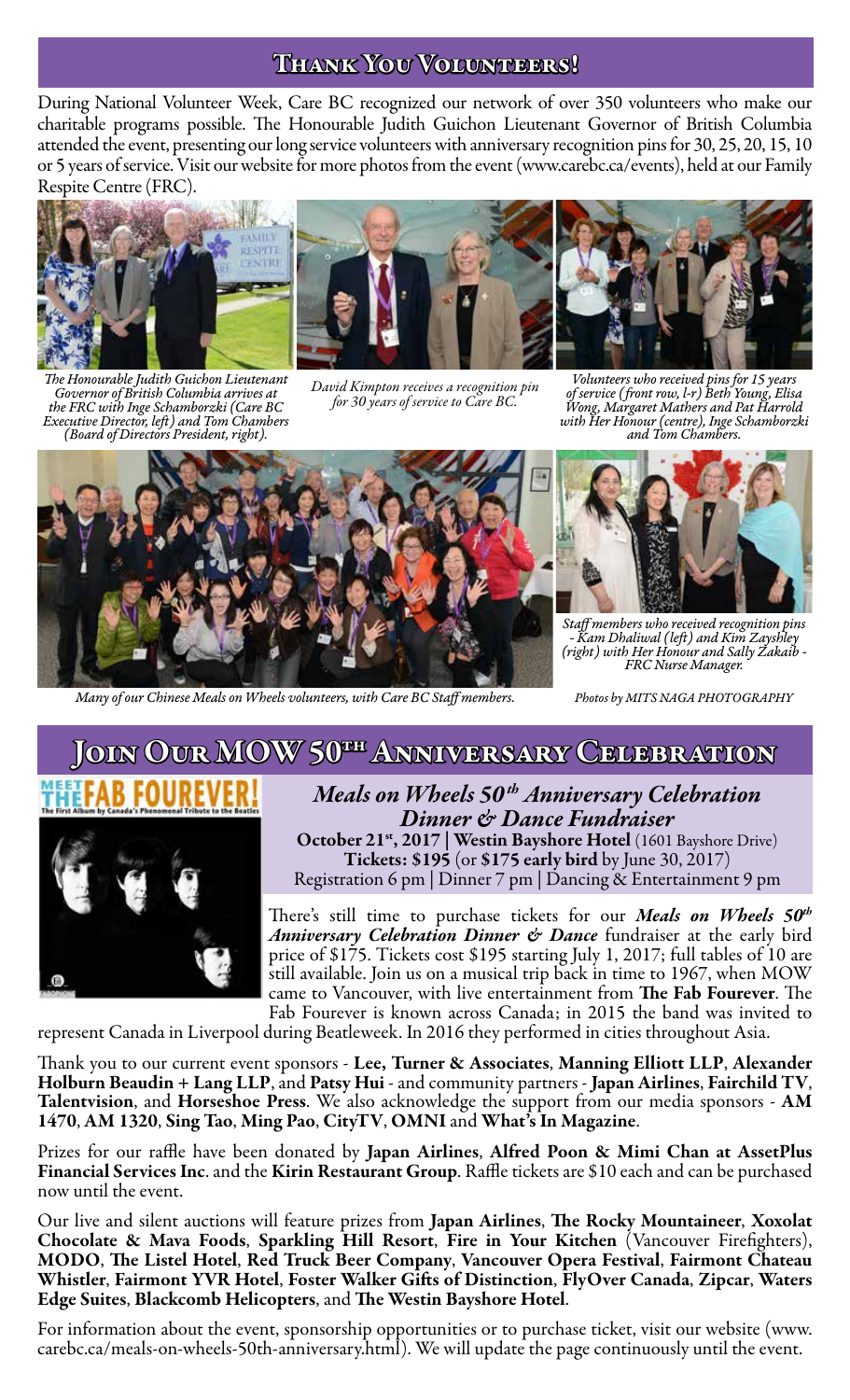

## 卑詩衛生及家居護理 2017 夏季通訊 *cn.carebc.ca*

今年夏天,我們正積極籌備卑斯護理會「送餐服務」50週年各樣慶祝及籌款活動。我們特 別增添這些篇幅來回顧50年來走過的歷史,包括第一個「送餐服務」及分享服務最長Chris 義工的故事。

## 卑斯護理會「送餐服務」踏入五十週年!

卑斯護理會「送餐服務」在今年秋天將正式 踏入五十週年!最初服務是在Kitsilano地區由 送5個餐食開始,發展到現在350名義工、3個 中西式廚房(由中僑及Mava Foods提供)、12 個社區轉運站,每年為1,234名食餐者提供 118,000餐食,這全是大家一起努力的成果。

感謝Jean Moore和Millie Jones當年(1967) 將「 送餐服務」帶進溫哥華,作為一個試驗性項 目在社區推行。當年合作單位包括:大都會 衛生局(Metropolitan Health Service),維多利亞 護士局BC-VON BC(現為Care BC)及社會 服務部門協助,在短短兩個月的時間,「送 餐服務」的效應顯然大大改善社區內老年人 的生活質素。

最先我們與Carlsbad私立醫院合作, 以60仙的 費用提供每一份餐食予食餐者,醫院提供這 個計劃原因是因為他們大部份的病人是營養 不良的,所以他們特別著重膳食的質素。亦 因著這合作,我們的服務也迅速伸展到其他 地方包括 Dunbar / Point Gray和West End等。

到1969年初,West End其中一位送餐義工 Isabel Lloyd (又名Isabel Kimmitt) 曾分享"雖然 我們有很多義工來幫助送餐工作和無私付 出,但我知道現在還有很多其他地方的老年 人和傷殘病人還沒有得到照顧。" 其後, 經 多次咨詢及與一些社區合作夥伴商議,於 1970年9月1日開始,溫哥華基金會(Vancouver Foundation) 答應承擔支持擴大「送餐服 務」16個月的費用,而Isabel成為第一個送餐 服務協調員,幫助集中整理整個送餐項目管 理,制定標準做法和程序,並監督及負責項 目未來5年方向及發展。

Isabel指出今天送餐服務有這個成積,全賴當 年 Jean Moore的堅持, Jean認為「送餐服務」 最重要是保持送餐質素;包括向食餐者慰問 及幫助他們作家居安全檢查,"我們應時常 緊記作這工作的焦點是給予食餐者關愛, 將 社區溫暖帶給他們,千萬不要搞亂思想" 另外,Isabel想到VON其中一位成員Christine<br>Charter 也是一位送餐義工積極推動者,她 也是一位送餐義工積極推動者,她 的願景也是奠定送餐服務的精神價值重要原 素。在VON組織領導下,Lesley Moffatt成為 領導者將其他成員組成更大聯系,去擴大服 務到溫哥華及列治文有需要人士。毫無疑 問,Christine Charter, VON的Isabel和早期參與 義工的付出,確實是我們「送餐服務」50年 來成長的基礎。

同時,為適應大量亞洲人移民本國及滿足其 文化膳食需求,我們開始和多個組織或團 體合作;包括Mount St. Joseph Hospital, Louis Brier Home and Pacific Western Airlines。 在1996<br>年, Care BC推出了加拿大首個中式送餐服 BC推出了加拿大首個中式送餐服 務,提供正宗亞洲餐食及會說華語的義工者<br>送餐。 該計劃初推出得到S.U.C.C.E.S.S. 中僑 該計劃初推出得到S.U.C.C.E.S.S. 中僑 互助會的協助,包括招募義工及用他們的中 式廚房。而西餐目前是由列治文Mava Foods 提供。

我們相信卑斯護理會50年來的「送餐服務」 巳實踐我們一直以來的願景;就是幫助長者 能獨立地在家中生活。未來,我們更希望繼 續得到社區、義工們、合作夥伴機構、捐獻 者和卑斯護理會員工的共同努力及支持, 同邁向另一個為社區送出關愛服務的50年!



自*1967*年以來,送餐服務中也有些細節變更(像攜載飯湯的泡沫盒轉用環保袋,送餐方法加用單車 工具等等) 然而,我們「送餐服務」對食餐者的承諾;在義工全力支持下,始終如一。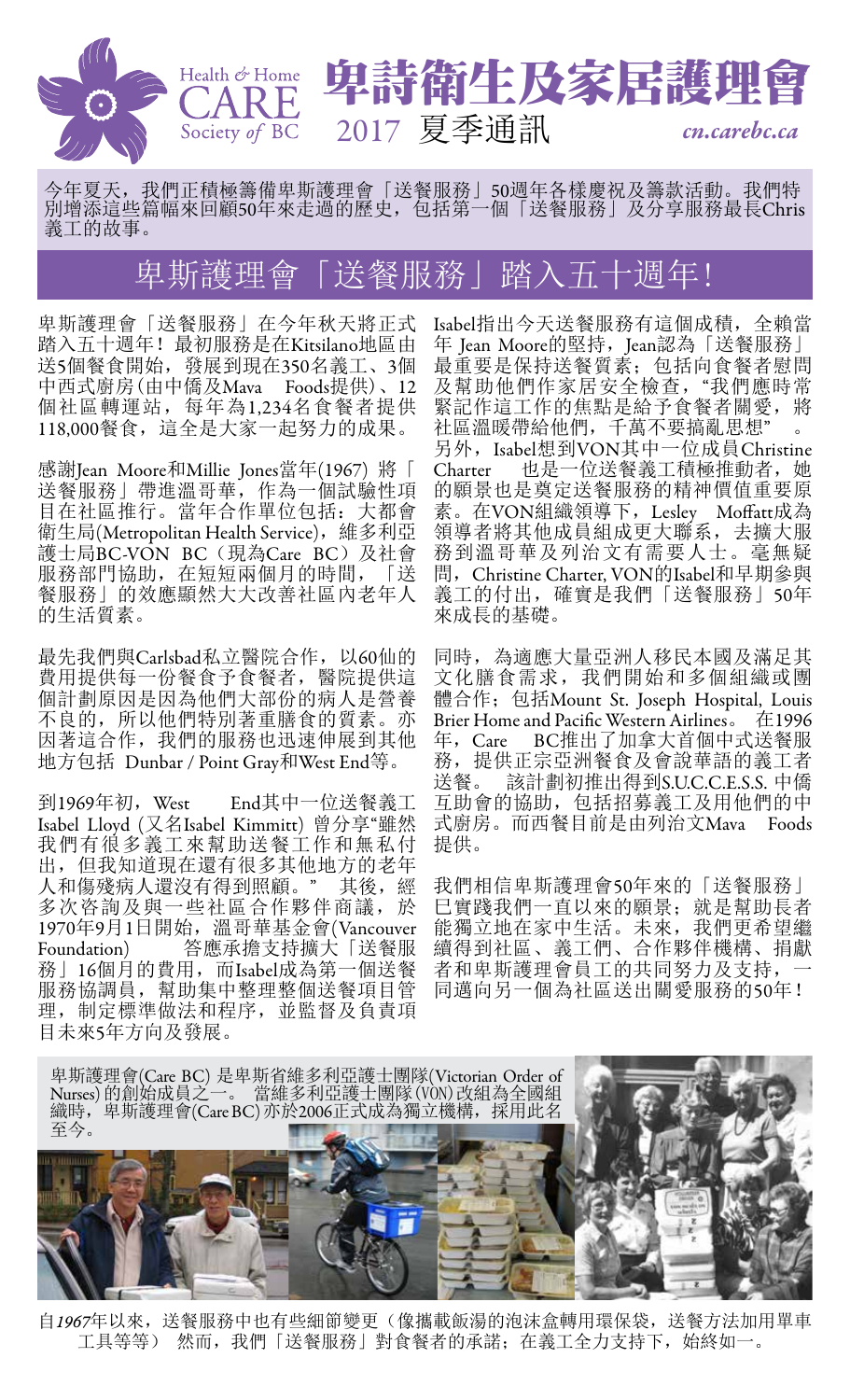## CHRIS CRONER - 47年「送餐義工」!

Chris Croner 是卑斯護理會(Care BC)服務最長的「送餐義工」 ,不知不覺巳有47年。他在我們推出送餐服務3年後加入,需 然Chris非常忙碌打理自己有機藍莓農場工作,但他從沒間斷 「送餐」服務。Chris 除了種植和製釀果漿之外,他甚至有些時 須要在午夜至早上6點之間將自己的產品從威示拿 (Whistler) 送 到本拿比的麵包店內。

Chris須然工作忙碌,但仍堅持逢週三到市中心東區作送餐服 務。早於六十年代,他說他曾擔任Jimi Hendrix, Frank Zappa, Mike Bloomfield, Richard Brautigan, 及Buddy Miles等音樂傳奇人物 的運輸協調員(主要協助安排交通工具和總體協調工作)。然 而到現在,他笑說他仍然是當運輸協調員,只不過現在是當 卑斯護理會「送餐」的運輸協調員!Chris繼續說: "我兩臂有 力,一手送餐,另一手抱著孩兒,絕對沒問題。



*Chris* 與義工部經理*Jacquie Gallivan* 於今年「義工表揚日」合照

最初Chris是在Hastings 第一聯合教會(First United Church ) 的地下室開始參與「送餐」活 動。當時,送餐組長會用一張小紅卡,將食餐者的資料記錄下來(包括姓名和有關他們的 醫療疾病情況等);每次送餐後,Chris會在小紅卡上跟進食餐者的情況。組長在完結時會 檢查每張小紅卡,如有需要,他會寫下有關特別食餐者要注意的地方。當然現在情況不同 了,再不需要小紅卡,現在每位義工都有手提電話,如發現食餐者有問題,就即可立刻通 知辦公室職員。

Chris說"這是關於〝人〞與〝人〞的工作〞。當被問及他數拾年送餐的感受時, Chris說: "這是對自己的一個承諾,我不會為榮耀自己而做"。Chris重申"你必須要先喜愛這份工作, 才可當這份工作的義工,而當中你亦可找到這工作給你的目標。在 Chris年幼時他父母教導



*2015*年,卑斯省省督 *Judith Guichon*頒發 *45*年服務紀念品予*Chris*,感謝他多年來 無私的付出

他說"如果你有能力回饋,你就回饋社區,因為我們都是 在這社區成長的。Chris的兒子(當年Chris手抱著送餐的 小孩)現在已遷到拉斯維加斯居住,並在當地的一個免費 送湯組織當義工。

Chris 47年 〔 送餐 〕 的承諾是令人鼓舞人的,同時他 也受到其他義工激勵。當中跟他一起送餐的義工Peter。正 正是因為自己在患病中曾得到「送餐服務」的恩惠及照 顧,所以康復後立刻參加了這服務。Chris看到「送餐服 務」真的能幫助很多有需要的人就如Peter是一個很好的例 子。這些對Chris來說是非常激勵及鼓舞的。

Chris 從沒計劃放棄義工工作 - 他笑言"如果你長期休息, 你便會生銹"!我們感謝Chris自1970年以來他對是卑斯護 理會「送餐服務」的忠誠!如果你有興趣了解更多關於「 送餐服務」的工作,請點擊以下網址:http://cn.carebc.ca/ volunteering.html



將 於 6月 27日 (星 期 二) 由 下 午 3時 45分 至 5時 30<br>分於溫哥華家庭日托中心(Family Respite Centre 分於溫哥華家庭日托中心(Family Respite Centre : 2711 East 49<sup>th</sup> Ave., Vancouver) 進行。當日作 最新年度報告, 如欲出席, 請與 Sheila聯絡 ·最新年度報告, 如欲出席, 請與<br>(電話604-733-6614或電郵cannon@carebc.ca)

## 歡迎 KUDOS 加入MACAULAY CLUB

感謝以下商號在2017年1日18日至 2017 年 5月11日成為我們 Macaulay Club成員(捐助超過\$500 元或以上),幫助Care BC各項社區服務。

- Army, Navy & Airforce Veterans John Murray McEwen Fund in Canada, Unit #284
- The Tong and Geraldine Louie Family Foundation

同時亦感謝我們以下的項目伙伴: 包括: Fair Haven United Church Homes Society, The Vancouver Foundation, St. George's Place Society, Vancouver Coastal Health. 及鳴謝卑詩省政府的財務支援.

> 若貴公司 / 商號願意捐助支持Care BC 各項社區服務, 請電(604) 733-6614, 或網上捐獻www.carebc.ca/donate。